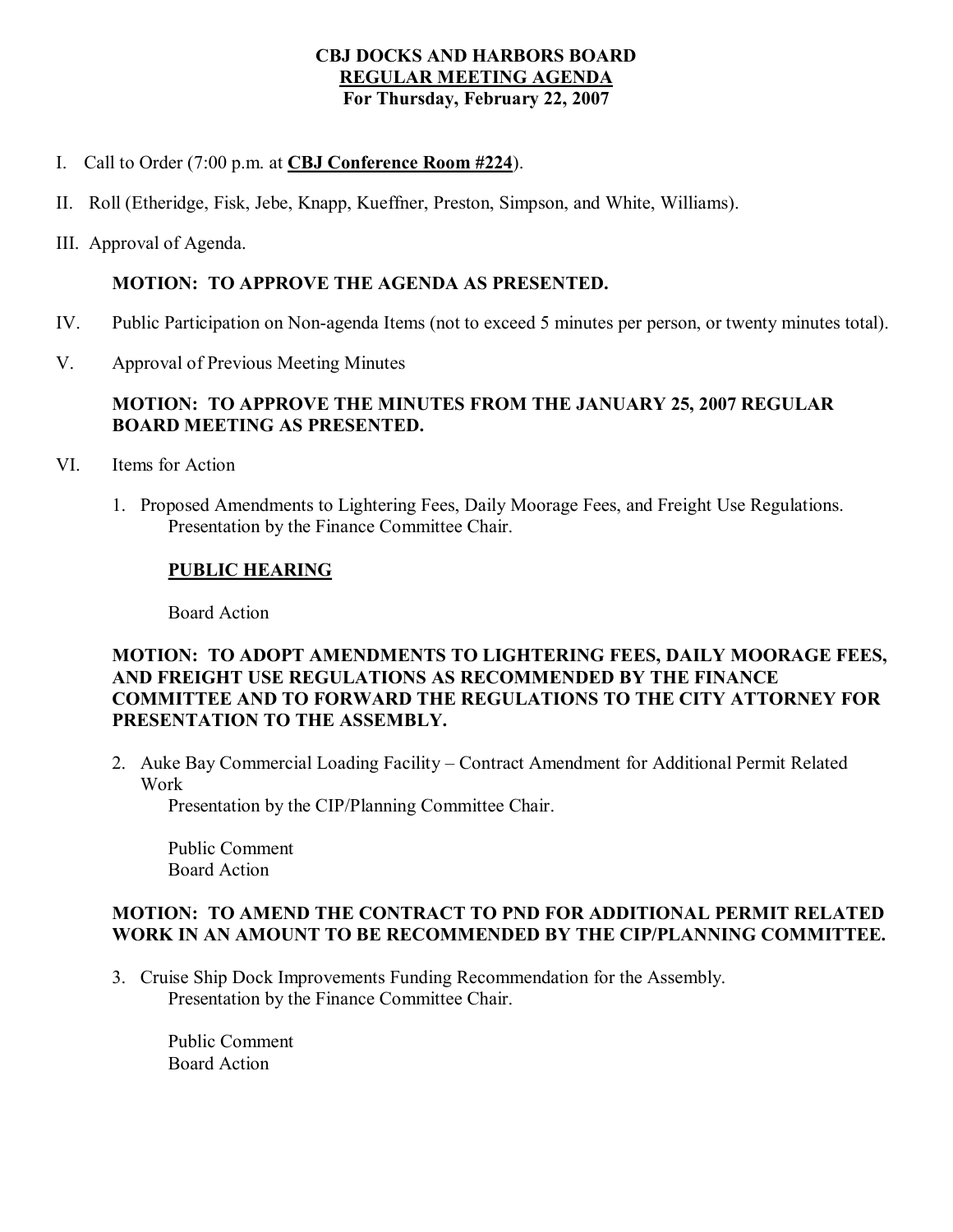### **CBJ DOCKS & HARBORS BOARD REGULAR MEETING AGENDA** February 22, 2007 Page 2

VI. Items for Action (cont'd).

## **MOTION: TO ADOPT FUNDING RECOMMENDATIONS FOR THE ASSEMBLY CONCERNING CRUISE SHIP DOCK IMPROVEMENTS AS RECOMMENDED BY THE FINANCE COMMITTEE.**

4. Wayside Park Funding Request. Presentation by the Finance Committee Chair

> Public Comment Board Action

#### **MOTION: TO APPROVE A FUNDING REQUEST FROM CBJ PARKS AND RECREATION DEPARTMENT FOR THE OPERATION OF WAYSIDE PARK AS RECOMMENDED BY THE FINANCE COMMITTEE.**

5. Award of Janitorial Services Contract. Presentation by the Harbormaster.

> Public Comment Board Action

### **MOTION: TO AWARD A CONTRACT FOR JANITORIAL SERVICES AS RECOMMENDED BY THE HARBORMASTER.**

- VII. Items for Information/Discussion
	- 1. Downtown Marine Support Services Study. Presentation by the Port Engineer and Shaune MacFarlane of TNH, Inc.
- VIII. Committee and Board Member Reports.
	- 1. Operations Committee Meeting February 13, 2007
	- 2. Finance Committee Meeting February 15, 2007
	- 3. CIP/Planning Committee Meeting February 20, 2007
- IX. Port Engineer's Report
- X. Harbormaster's Report
- XI. Port Director's Report
- XII. Committee Administrative Matters